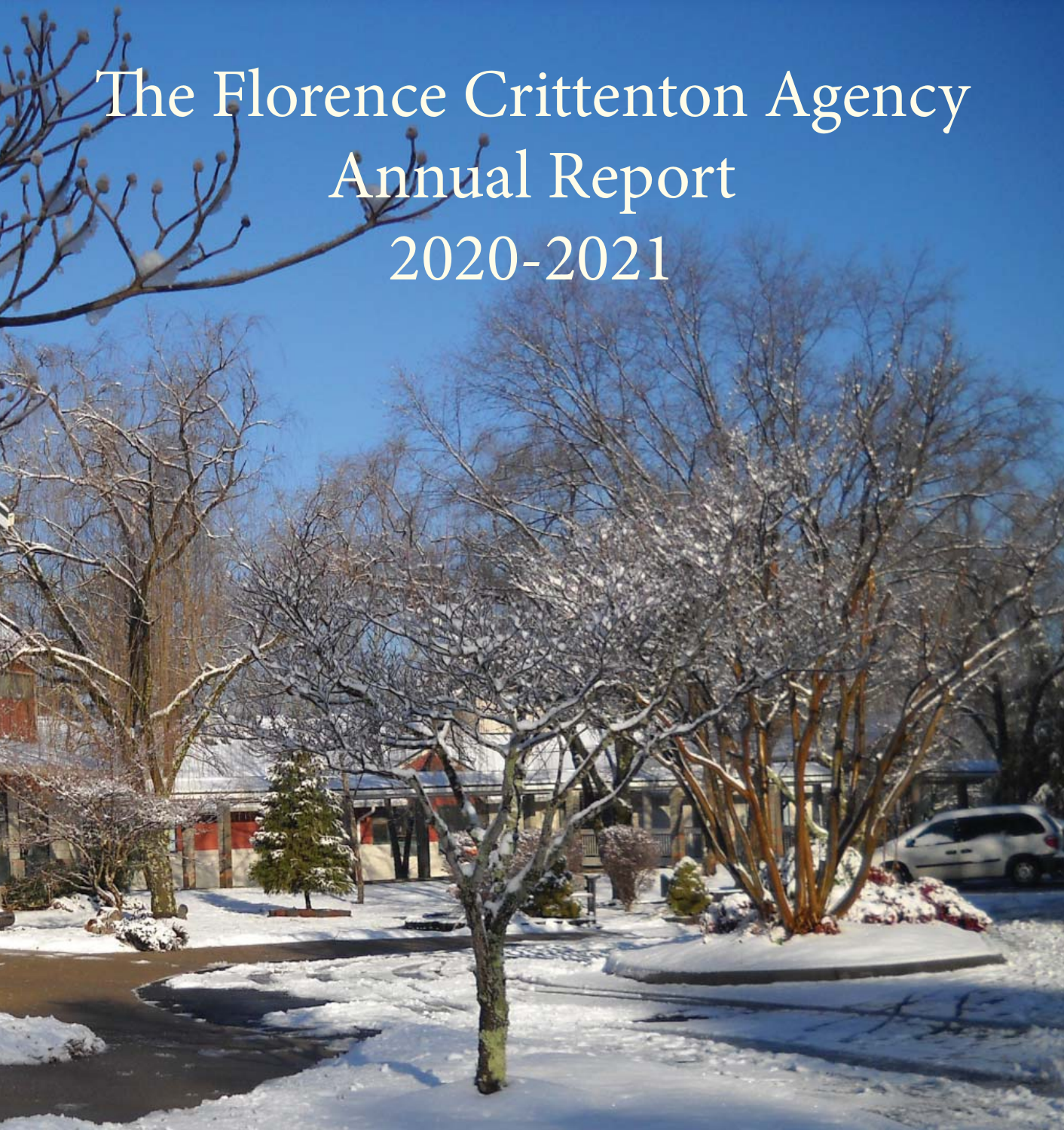## Thrivability GOES BEYONDsustaina



Nancy Christian, President & CEO

In the aftermath of nearly two years of a pandemic, the most significant problem facing agency boards, CEOs, and management teams today is the task of creating organizations capable of thriving and sustaining and addressing the workforce crisis. Staffing and the lack of employees has been a challenge over the past year. However, I must give credit to the staff that we have. They have stepped up made sure to provide the services needed for our youth and have been what I would call Hero's! Some have worked numerous hours of overtime, some have stepped up and filled in, and some have gone above and beyond by always saying yes to the need no matter what that may be. I am so thankful and grateful to the entire staff. Thank you! You are truly servant leaders.

As I reflect back over the past year, I am truly amazed by what we have accomplished as an Agency. We have maintained our focus, kept to our vision and mission, and developed a strategic plan to incorporate our goals in our effort to continue to reach young people and families. We have worked hard to exceed our expectations and have put the Agency on a path to becoming a leader for helping young people and families realize hope and experience change in our community and service area. With the support of the board, staff, and volunteers we were able to exceed our expectations again in our performance outcomes for state

contracts. The Agency has again demonstrated being fiscally responsible, finishing the year with excess revenue over expenses. We have demonstrated being good stewards of the funds we receive by providing quality services with proven outcomes. To give hope to those who are hopeless.

*"Th e capacity for hope is the most signifi cant fact of life. It provides human beings with a sense of destination and the energy to get started." - Norman Cousins*

*"When that tiny voice inside your head says, give up…hope gives you the courage and strength to tackle that fear and accomplish your goal" - Nancy*

By focusing on thrivability, as an Agency, we must choose to abandon our fear of the profound changes taking place in our world and instead act to leverage the strategic momentum these changes produce to give our organizations maximum opportunity to reach our full potential.

As an agency, we are looking to the future by enhancing our services, tracking our outcomes, and investing in new and emerging growth areas. In our core business, we revitalized our offerings and made great strides in reducing our administration costs. To ensure that FCA is properly aligned to capture growth opportunities, we made important organizational changes - enhancing our services and programs to take advantage of the tremendous opportunities facing our community. In the area of children services, we focused on trauma informed treatment and made sure that all areas of treatment use evidenced based practice models.

Thank you, to our community partners, board of directors, volunteers, and our dedicated staff. Without your support all of these things would not have been possible. We will continue to focus on collaboration, continuity, integrity, and innovation in moving forward to meet the challenges of thrivability, and we will continue to focus on successful outcomes for our clients. Together, we make a difference by offering hope in the communities we serve.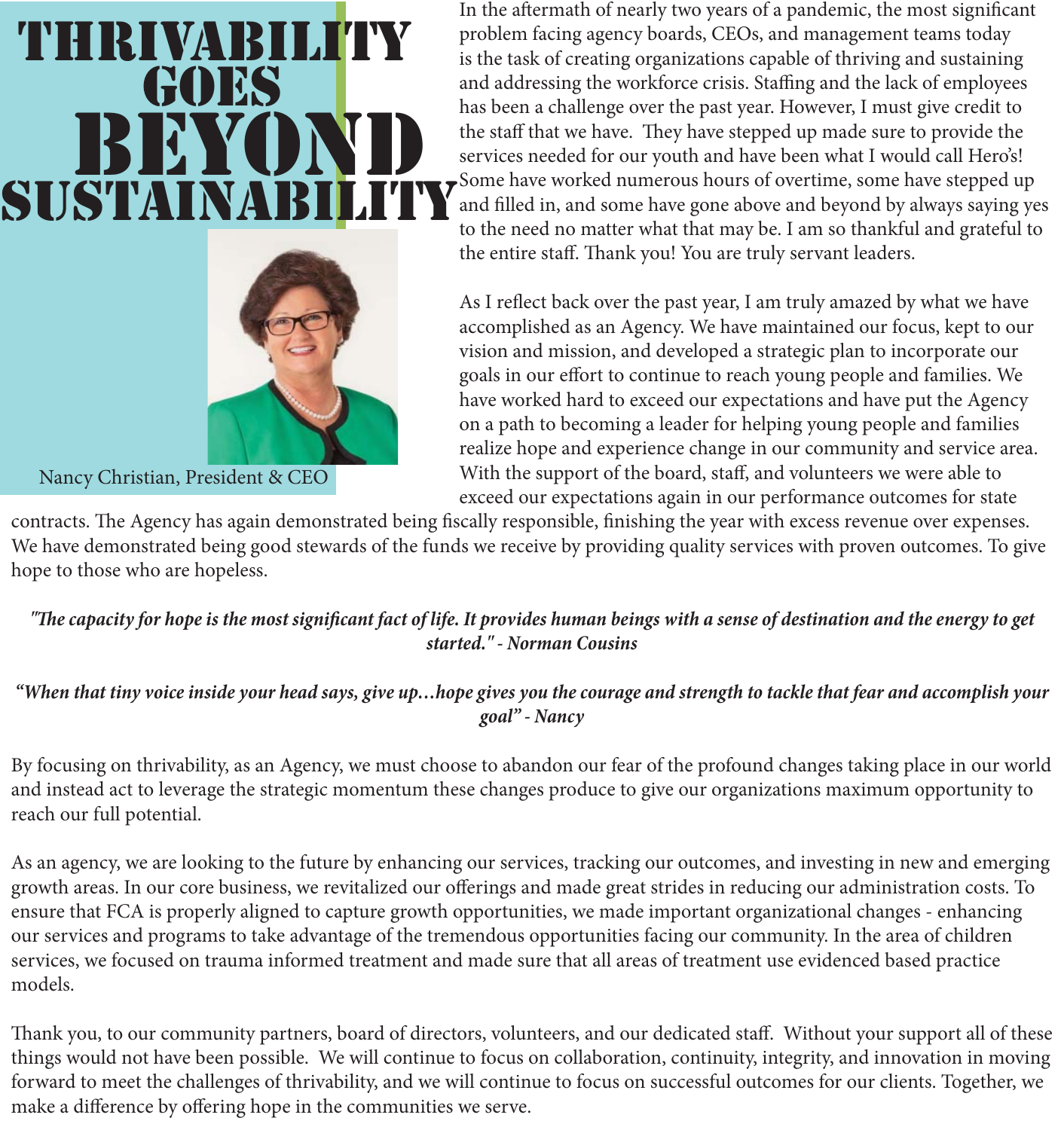Despite the recent "Snowpocalypse" and winter madness, I hope that this letter finds everybody doing well and enjoying the New Year! The beginning of the year is always a special time for me, as it is for many others. It's a reset and a restart. A time for evaluating old goals and establishing new. An opportunity to face the New Year, and just like in those old "Choose Your Own Adventure® books, a chance to guide the year in any direction that you choose. I truly feel that having choice offers hope.

In all the years that I've served on the Florence Crittenton Agency Board, I've always felt that FCA's true purpose was to offer choice and a renewed sense of hope. Just like the celebration of the New Year, a client's walk through treatment at FCA affords them the opportunity to evaluate their past experiences and make changes for the better. It is an emotional transformation fraught with obstacles stemming from their own personal histories. This is clearly an understatement considering what many of these youth have experienced; however, the premise still stands - FCA offers choice and, more importantly, hope.

I hate to sound like a broken record, but many of the things I stated in last

### **CHOIC OFFERS** HOPE



#### Bavy U. Lopez, Board Chair

year's letter still exist today. Specifically, we still have Covid, quarantine, political divisiveness, social unrest, and loss. Although the fear and anxiety from 2021 has faded, to a degree, we are still dealing with the outcomes stemming from a pandemic. Confusion, uncertainty, and doubt still exist like aftershocks from an earthquake. These are things that we all fervently hope to move past and put behind us.

Despite all the turmoil in 2021, FCA continued to serve as an eye in the storm. Nancy Christian and her staff steadfastly provided compassionate service to their clients. Through times of supply chain struggles, illness, quarantine, and staff shortages, Florence Crittenton continued to uphold the absolute highest standards of care to their clients. No excuses were made, and the quality of care never wavered.

Throughout the challenges of 2021, Nancy continued to manage her staff, keep the Agency in the black, and provide care to those in need. She made hard calls, worked incessantly, and kept FCA's mission at the forefront of her mind. 2021 could have gone in a very different direction without her passion and drive. I would be remiss if I did not recognize the hard work and long hours from the staff. They dutifully held the line and made many sacrifices to go above and beyond for the clients that they served. Florence Crittenton has high standards for its staff , and these staff members set the bar even higher.

In closing, I hope that 2022 is a year of less fear, less anxiety, and less doubt and a year of more joy, more compassion, and more cooperation. I pray that we can resolve our unrest and discontent. I'm not sure what normalcy means anymore but let us at least honor the Golden Rule. If nothing else, I hope that we can follow the examples that the Florence Crittenton Agency has set - hard work, high standards, heartfelt care, and boundless compassion. I, sincerely, wish you all a very Happy New Year and appreciate your continued support of FCA and its very important mission.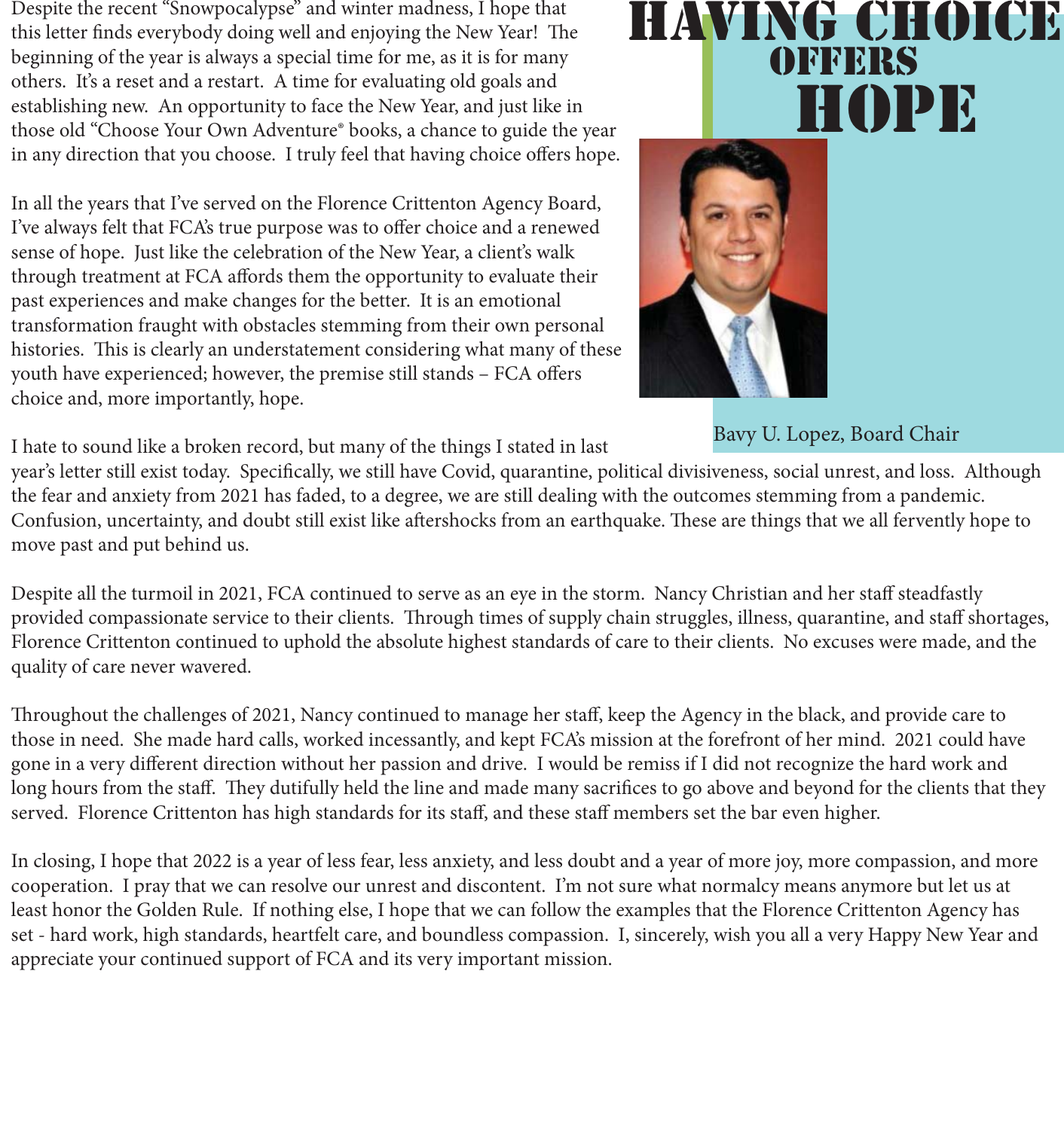

### Outpatient Programs

#### **Crittenton** Foster

is designed for youth and families whose special needs can be met through services delivered by trained, supervised, and supported therapeutic foster parents. The goal of our foster care program is to provide permanency for the children we serve. The families receive extensive support, coaching, and training, which all play a key role in the long-term success of the youth they foster.

#### Square One

is an Intensive Outpatient (IOP) treatment center for residential clients, their families, and the whole community. Located on-site, Square One provides intensive drug and alcohol treatment, complete mental health services, evaluations, family therapy, marriage counseling, and more. The IOP also serves pregnant and newly parenting teens. At Square One, clients can receive individual, group, and family therapy for an extended number of sessions.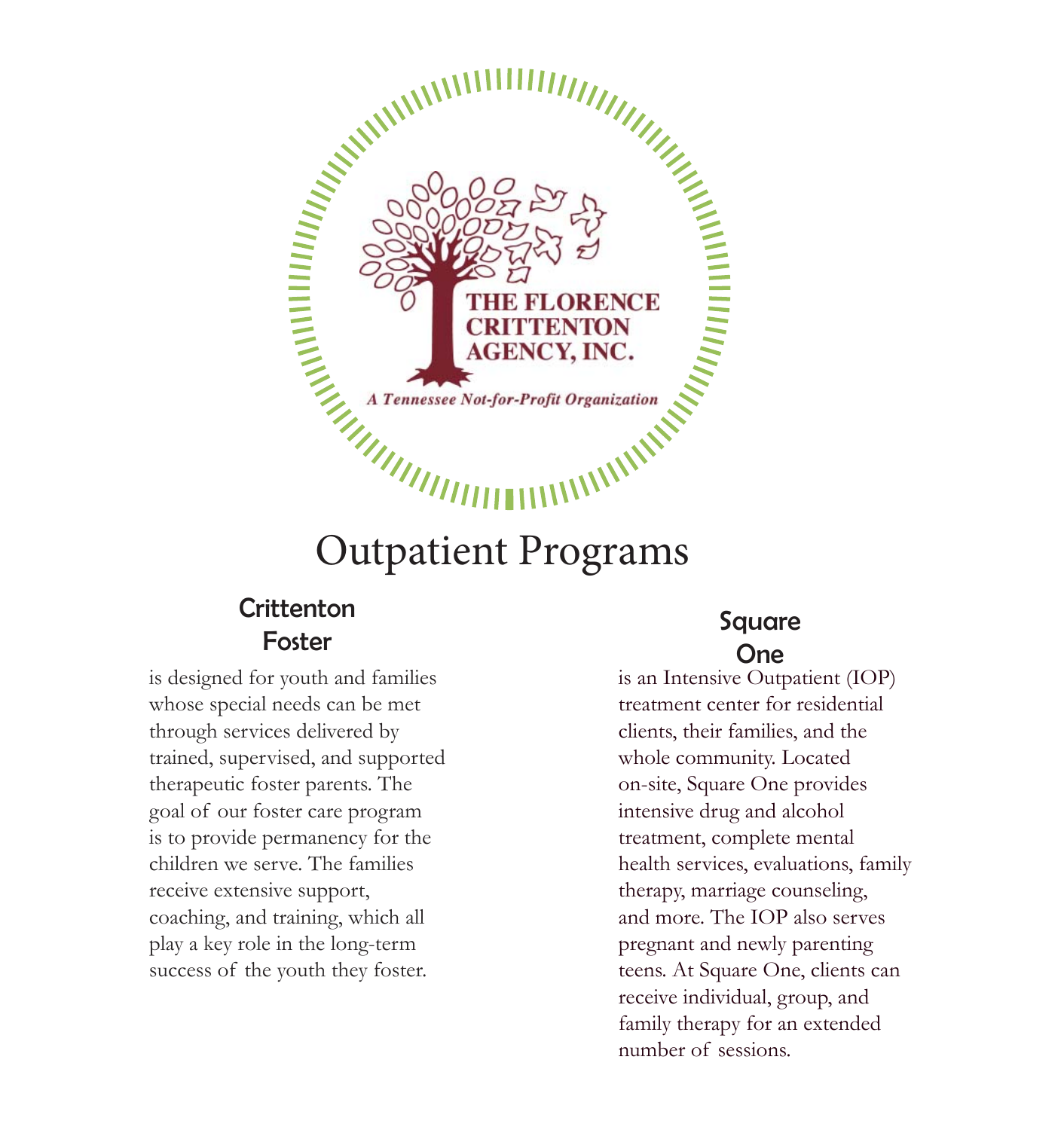### Residential Programs

#### Crittenton Youth Services

is a 90-day residential treatment program that forms the core of the Agency's portfolio of services. This 32-bed unit provides a group living experience and individualized services to meet the needs of adolescent females (ages 13-18) with moderate to severe behavioral or emotional problems.

#### Youth Summit of Recovery

#### Comprehensive Trauma **Services**

is an innovative new program that will provide 9-12 months of residential, therapeutic care to low-income, young women trapped in the human sex trafficking industry. Human trafficking, often referred to as "modern day slavery," is a crime against humanity that forces vulnerable populations to perform sexual acts or laborious tasks for the profit of the trafficker. Victims are frequently coerced, tricked, drugged, or taken against their will in order to serve the trafficker. This program will provide immediate short-term housing and comprehensive supportive services to help victims overcome their trauma.

is a 60-day enhanced alcohol and drug residential treatment program for adolescent males and females. YSR uses evidence-based treatment models for youth with exposure to childhood trauma. This program is highly structured and provides early recovery skills, anger management, alcohol and drug education, individual and family counseling, group and independent life skills, academic education, and medical care in a structured seven day-a-week therapeutic environment.

#### **New Pathways** Academy

is our on-site school for youth in our residential treatment programs. NPA is a fully accredited Category 1 (non-public), Title 1 school that teaches a special population of at-risk middle and high school students in State custody who need highly focused instruction to help them stay in school, recover credits, establish a clear educational path, graduate from high school, obtain a HiSET, gain essential employment skills, assist in the community, and receive assistance on college and job applications.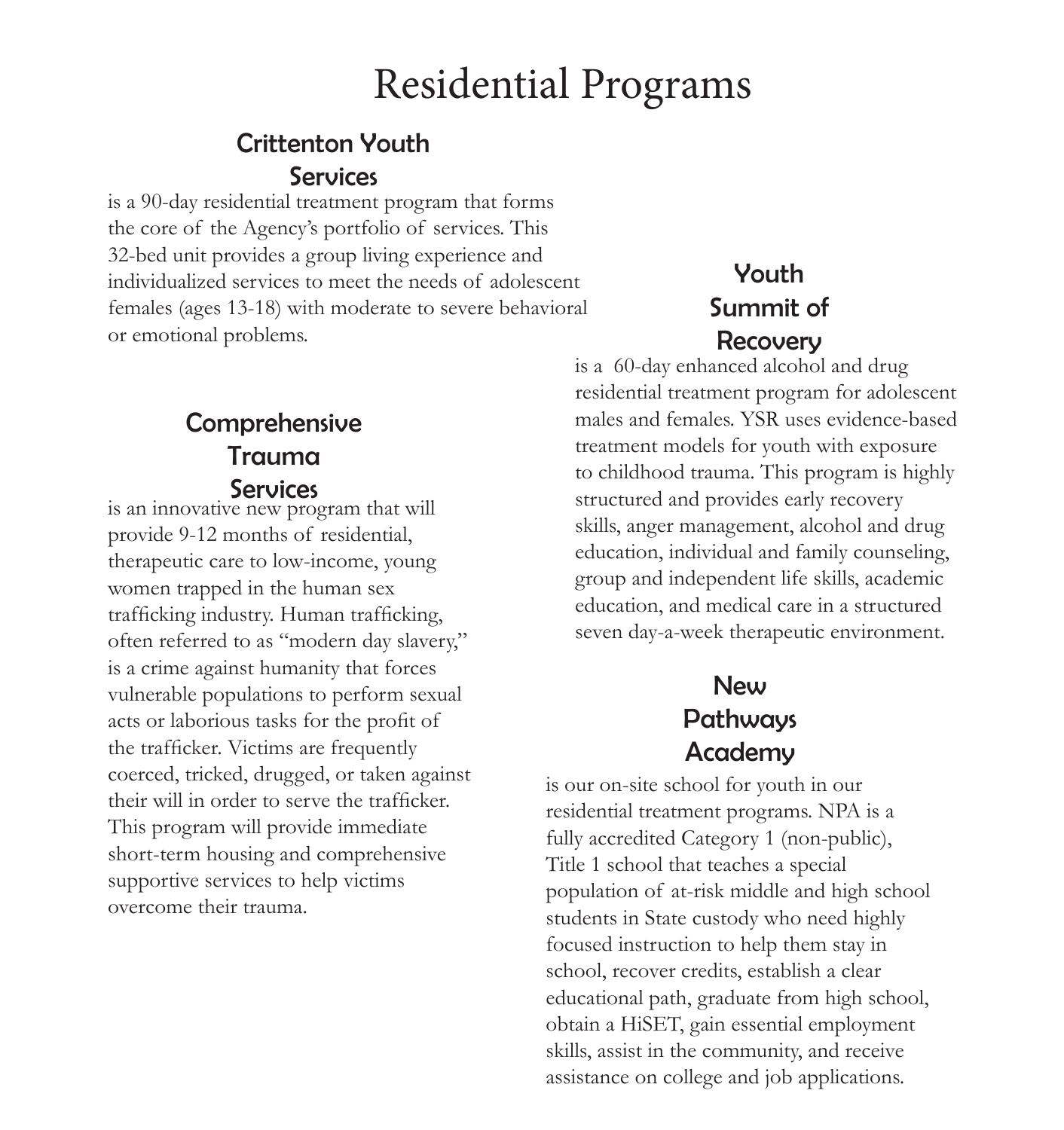

**The Florence Crittenton Agency is dedicated to collecting data to further improve services for our clients and to collect data for funders and community members.**

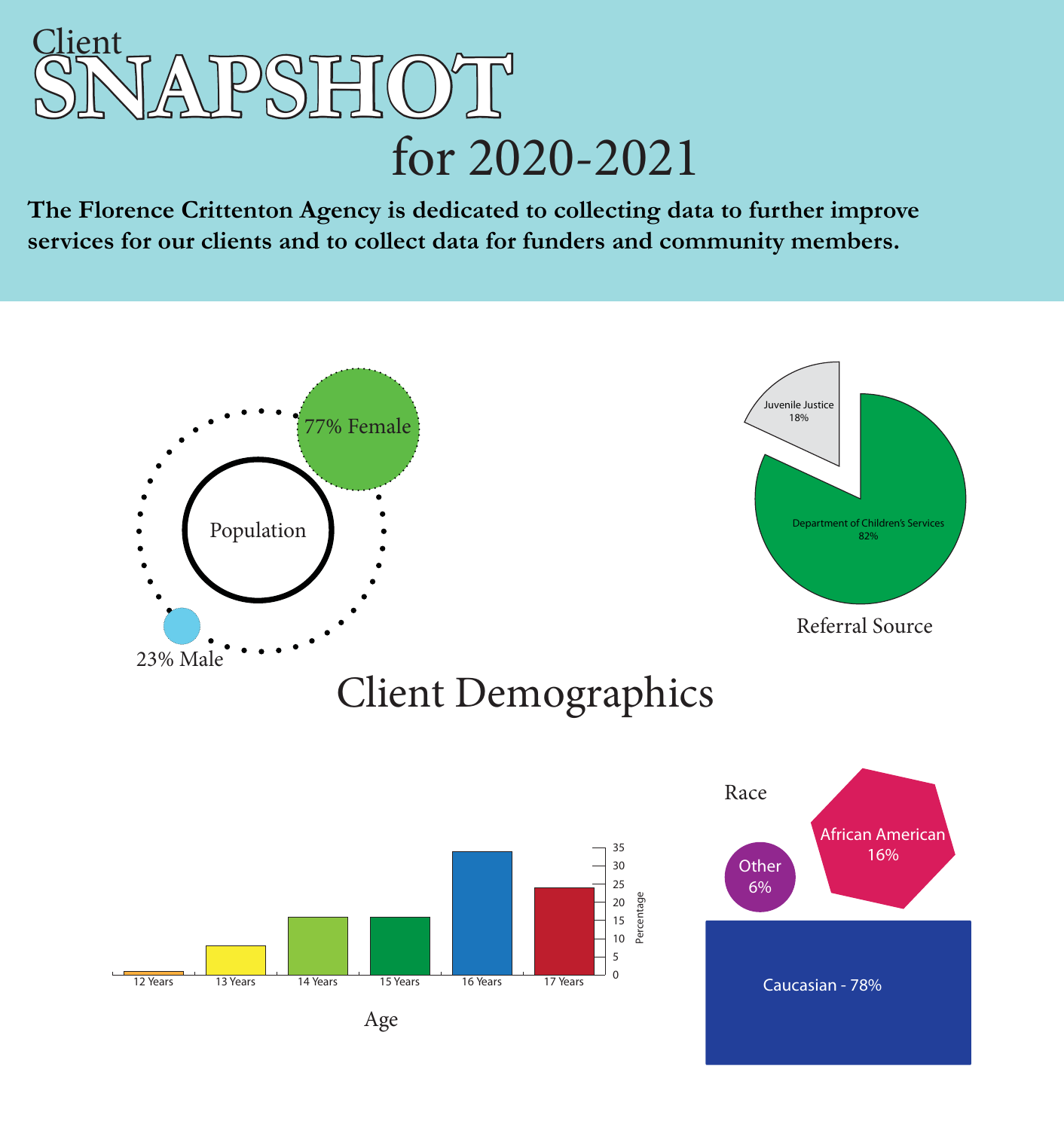238 youth and their families served Average Length of stay was 82 days 443,760 hours of service 389 high school credit hours earned 18,490 bed nights provided



### Outputs and Outcomes

90% of participants gained knowledge and skills within structured out-of-school activities

100% of pregnant teens improved their health and the health of their babies

82% of participants advanced academically to the next grade level

93% of participants decreased chronic absenteeism

95% of participants engaged in volunteer or other nonacademic activities

84% of youth decreased the risk of continued substance abuse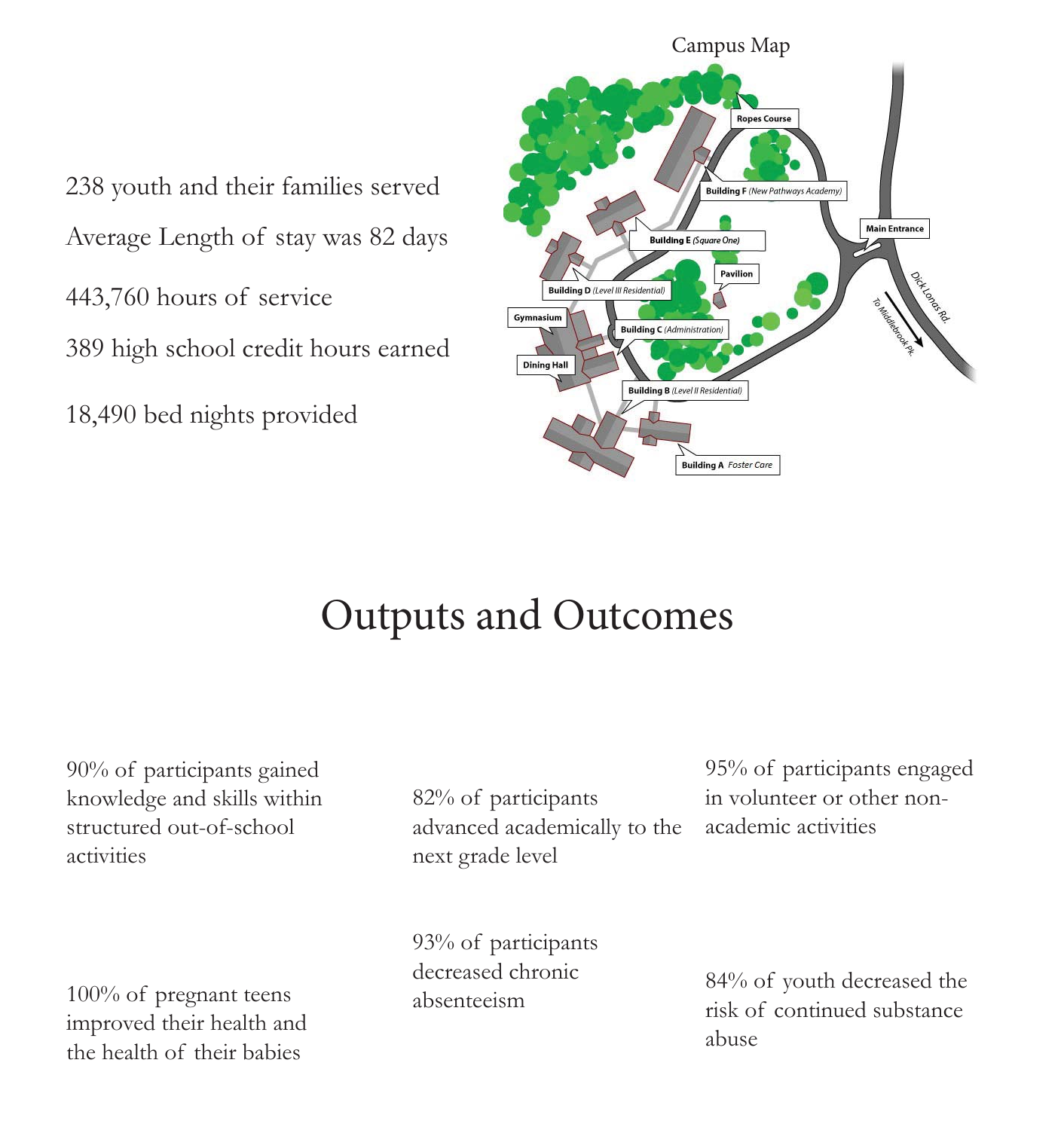## Finances



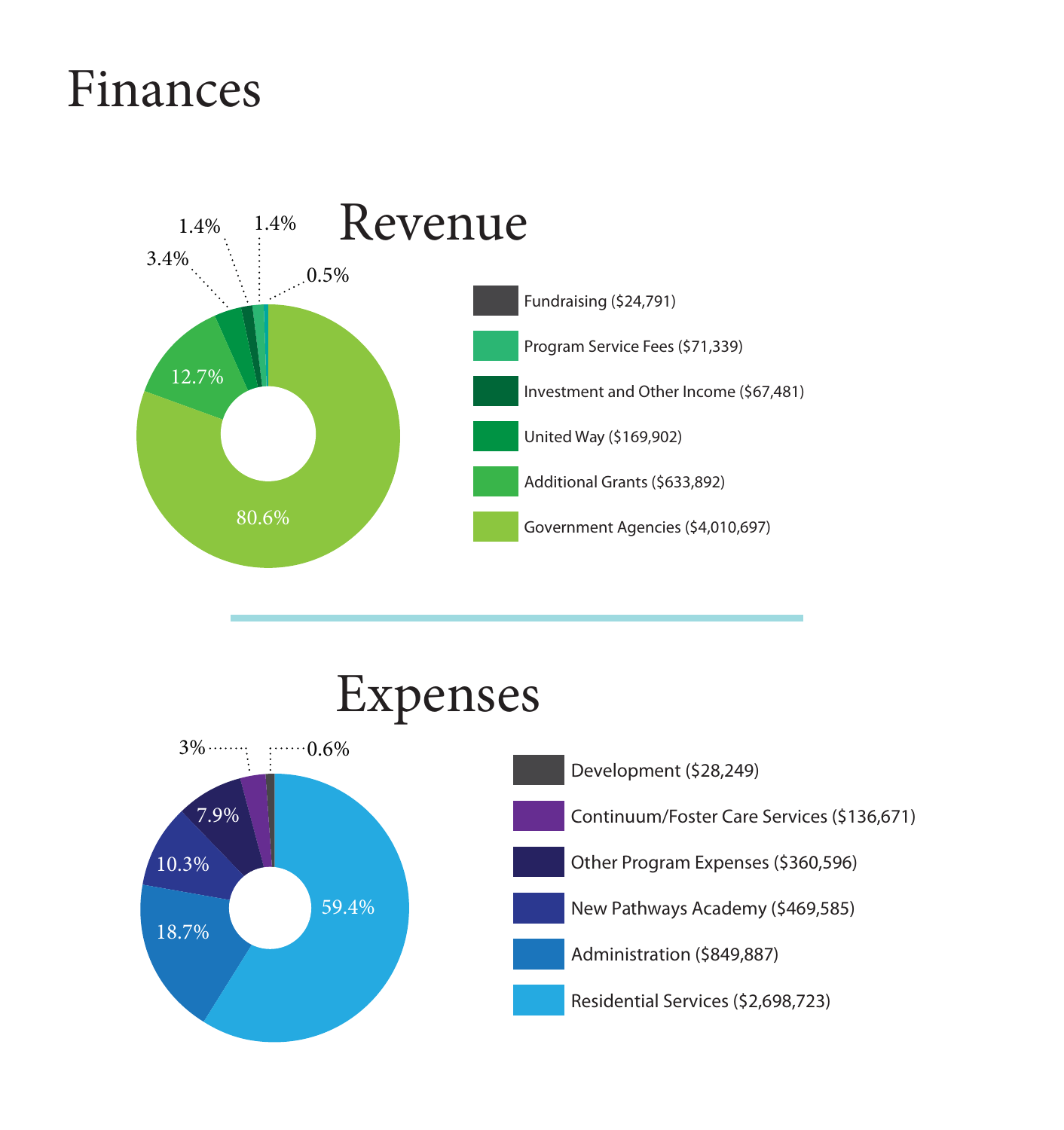# MISSION

**At the Florence Crittenton Agency, we are committed to carrying out our mission to strengthen communities through the provision of effective prevention and treatment services to children and families.**



**Our vision is to be the agency of choice for young people and families in crisis.**



**Our values are integrity, innovation, collaboration, and continuity.**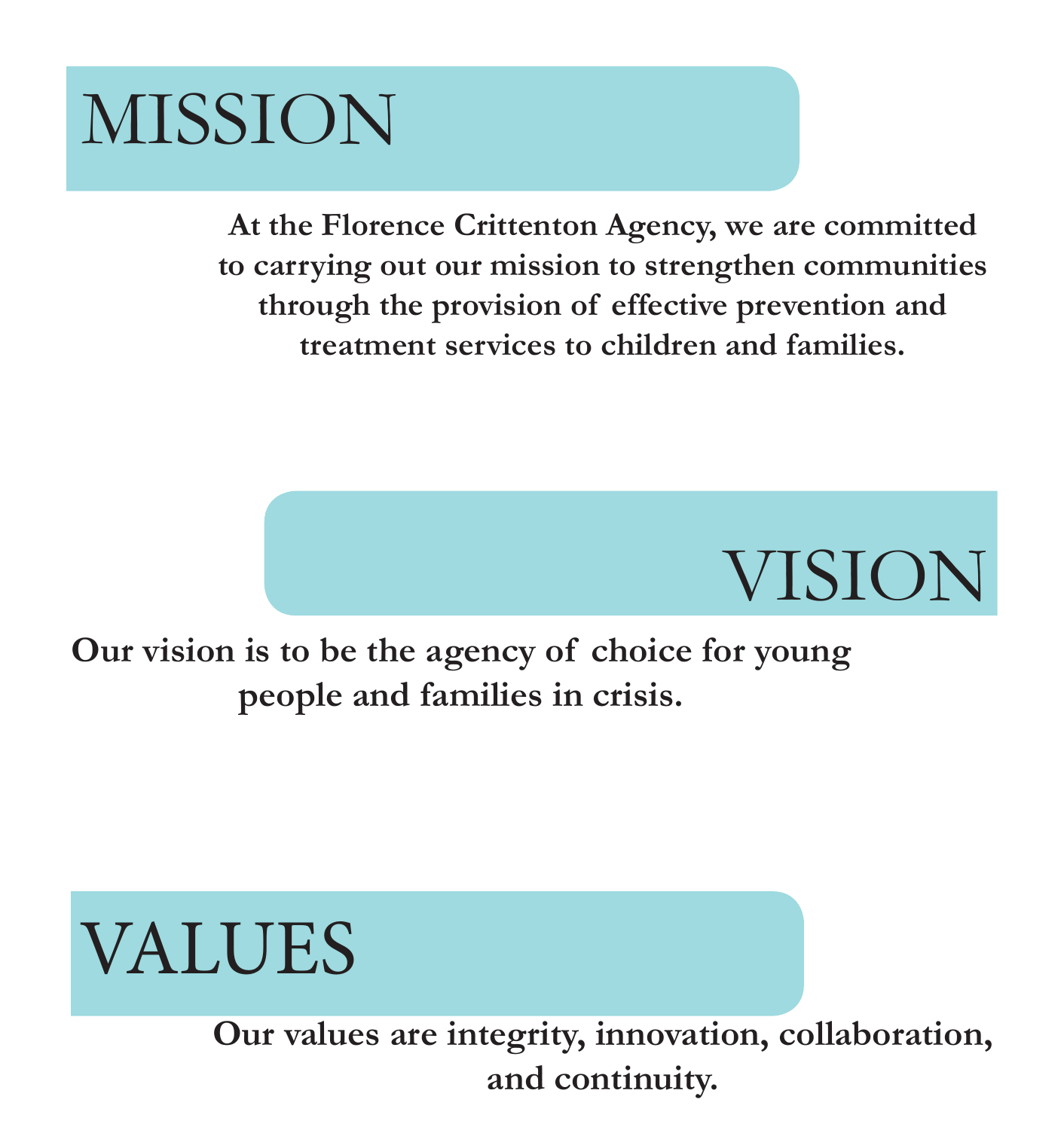## Amber's Story



Amber's home life was traumatic, chaotic, uncertain, and extremely detrimental to her development. For as long as she could remember, her mother abused drugs and frequently left her with acquaintances for months at a time without any notice or communication. Her father abused alcohol and was absent for most of her life due to frequent jail time. Her older sister ran away from home and ended up in jail. Before coming to the Florence Crittenton Agency, Amber had no permanent place to live; she had been to six different treatment facilities with no success and lived in five different households within eight years. Moving from place to place created abandonment issues and introduced her to many negative influences. With no one to support her, Amber began skipping school, abusing substances, and eventually running away from her temporary living situations.

Like many of the youth we serve, Amber was lost. Without the Florence Crittenton Agency, she could have been lost forever. She had been living on the streets for over three months when she was picked up as a runaway. Amber was diagnosed as a runaway teen with co-occurring mental health and substance abuse problems.

The Florence Crittenton Agency's staff worked with Amber to address and treat her substance abuse and mental health problems and to create goals for a healthy and productive future. She also completed life skills courses to help her build a resume, search for jobs, access transportation, manage budgets, participate in healthy eating and physical activities, and gain additional skills to improve her life after leaving our facility. She successfully completed our 20-session substance abuse treatment program and attended individual, group, and family therapy sessions. Amber also attended our school in order to recover her grades and get back on track to graduate from high school and attend college. Upon leaving our program, she had successfully recovered eight high school credits and enrolled in high school where she only needs three credits to graduate. Amber took the ACT and is scheduled for at least one college visit.

The Florence Crittenton agency helped Amber find a foster home just a few miles from her aunt's house, a teacher and positive role model in her life. Our staff continues to follow up with Amber, and she reports that family counseling at the Florence Crittenton Agency helped them communicate better, get the assistance they needed, and reunite as a strong family unit. She reports complete abstinence from substance abuse and says that she has no desire to use drugs or alcohol. Before coming to our facility, Amber was a young female searching for land across a vast sea of trials and tribulations. We threw her a life raft, brought her ashore, and taught her how to successfully navigate the waters to a positive destination.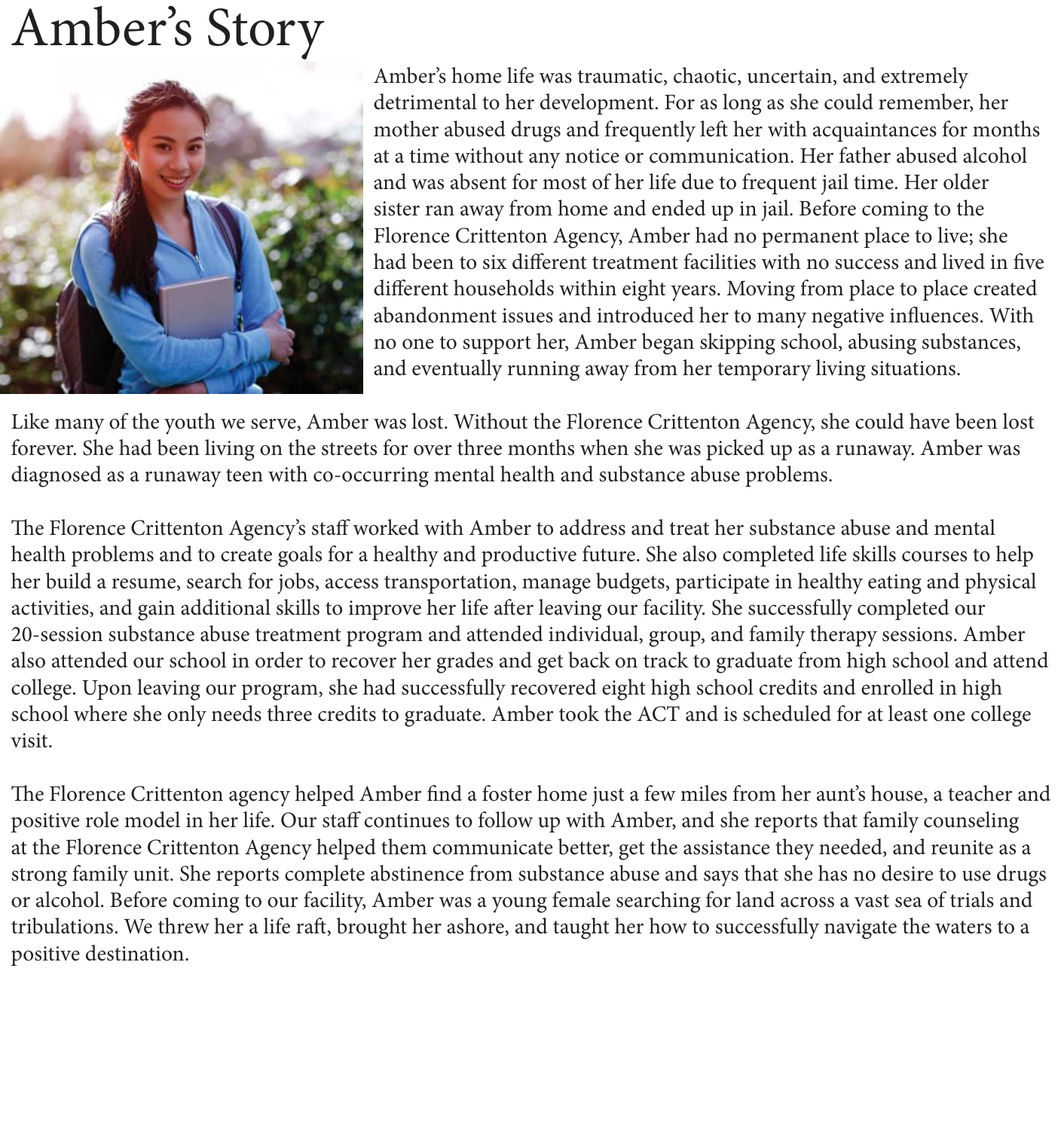## Contributors and Friends

100 Women Who Care AKIMA Club Amazon Smile Annie Stiles Anonymous Donations Associated Fire Services, LLC Bavy Lopez Bearden United Methodist Church BGT Recruiting Bill and Kelly Cremins Bob and Diane Shepard Bobcat of Knoxville/Chattanooga Box Tops for Education Camille Wheeler Charles and Lisa Chambers Council on Accreditation Cynthia Walker Dale Wortham Donna Trimble East Tennessee Foundation Erin Presbyterian Church First Baptist Concord Gary West Good 360 In Kind Donations Jane and David Stroud Jane L. Pettway Foundation Jo Ann Guidry Joel and Rose Manley John & Elizabeth Milan Foundation Justin and Aja Rosser Kid Central TN Kim Ciukowski Knox County Development Knoxville Bar Foundation Kroger Linda Jaffrey Mike W. Guidry Mount Rest Fund Network for Good Nancy Christian Nancy Hardin Pat Scofield Patrick Burkhart Raymond and Sharon Patton McCord

Richard Rose Ridenour Properties, LLC Robert Seaman Robert Shepard Ronald Wagoner and Ronita Adams Rotary Club of Bearden Samantha Edwards SunTrust Bank Schwab Charitable - Renner Charitable Fund Sequoyah Hills Presbyterian Church Sharon Patton McCord Sherry Parker Lee Tennessee Alliance for Children and Families Tennessee Commission on Children and Youth Tennessee State Government The Benevity Comunity Impact Fund The Melrose Foundation Inc The National Crittenton Foundation Tom Coulter **TOPS** Truist United Methodist Women - CUMC United States Department of Agriculture United Way of Blount County United Way of Greater Knoxville Volunteer Mechanical William or Donna Trimble Women of the Moose

#### Thank you so much for your continued support!



Current Board Chair, Bavy Lopez and Previous Board Chair, Kim Ciukowski